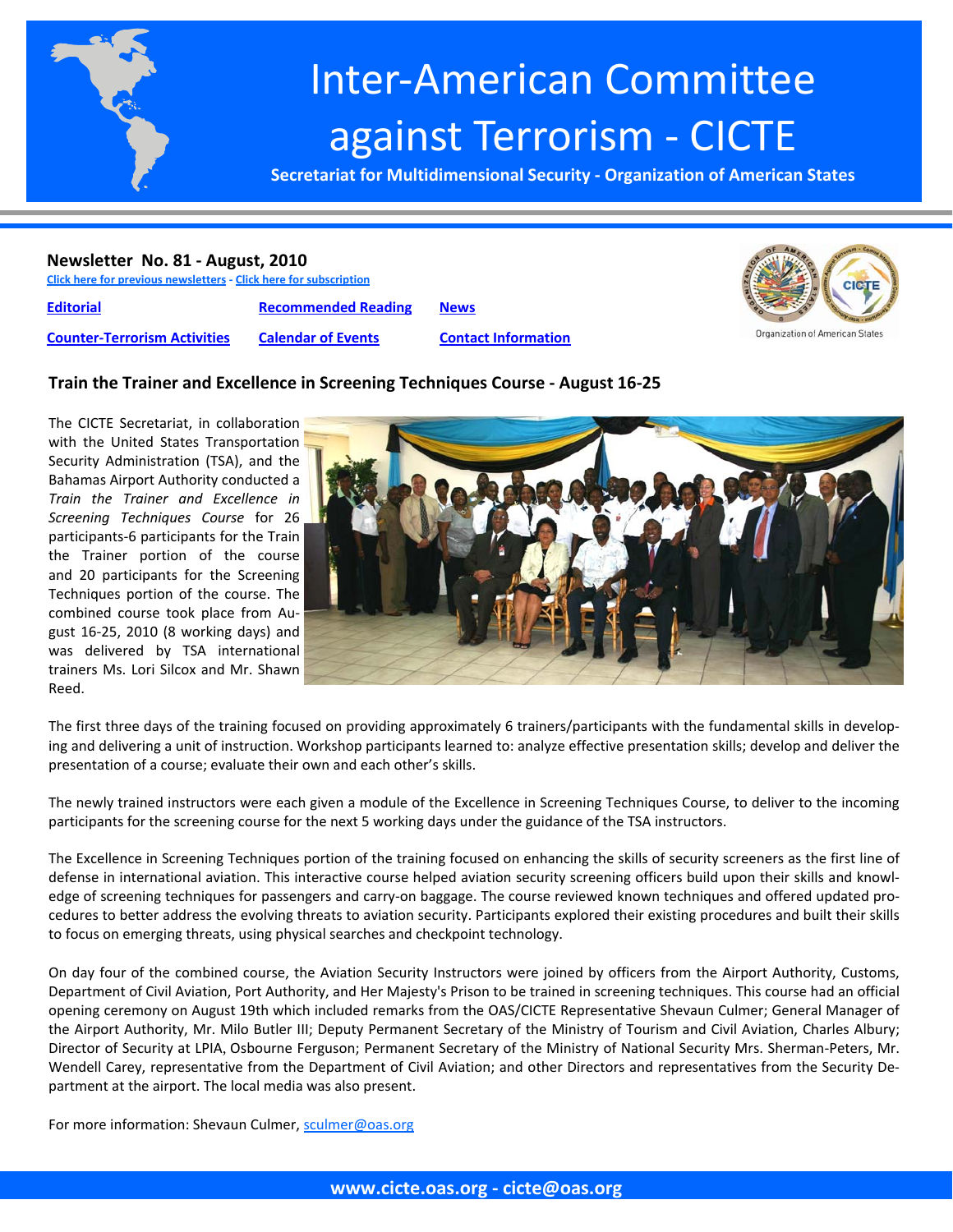<span id="page-1-0"></span>

Editorial Counter-[Terrorism](#page-2-0) Activities [Recommended](#page-4-0) Reading [Calendar](#page-6-0) of Events [News](#page-7-0) Contact [Information](#page-10-0)

#### **Editorial**

### **Identity Management: The Threat and the Opportunity** *Barry J. Kefauver*

Over the past several years, many nations of the world have invested time, money and great expectations in enhanced travel document programs, especially in machine readable ePassports employing biometrics. By all accounts, the current generation of ICAO‐ compliant travel documents is the best and most secure the world has ever known. The travel document community can take great pride in these accomplishments. However, there is a threat that affects virtually all issuing authorities that can undermine, or actually subvert this important work: National identity management. Currently, most of the entitlement judgments that countries reach regarding issuance of travel documents are based in large part on the representations of applicants in validating their claims. In general, methodologies used in establishing identity are universal, common and shared around the world and are, therefore, all similarly threatened.

History is replete with examples of the ways in which terrorists and other very bad people have seized on the frailties of the foundations of identity evidence to obtain passports and other documents to facilitate their malevolence. Authors such as Forsythe, Ludlum and le Carré have provided graphically entertaining dramatizations that are all too prevalent in real life. Those who would make mischief with fraudulently obtained travel documents are now more than ever before exploiting the vulnerabilities that lie inherently in the evidence of identity arena. The improvements in travel document security, especially the use of biometrics, have resulted in an increasing global shift from document fraud to identity fraud. Although we have taken extensive and successful steps to improve the quality of identity documents, there remains to be addressed the foundations upon which these documents ultimately reside. This not only includes the documents themselves, but the registries and other databases that form the cornerstone for verification. Sometimes referred to as the "social footprint" or "living identity", the use of corroborating assessments to confirm that the claimed identity is actually used in the community, brings all of these sources of identity information together to help shape the best informed document entitlement decisions.

Issuing authorities around the world have joined in the International Civil Aviation Organization's (ICAO) high priority work ini‐ tiative known as Evidence of Identity. The intent of this work is to bring together into a cohesive whole all of the factors and sources that can be brought to bear on judgments regarding identity; using the full breadth of documents, civil registries and other databases. Some countries have begun to link these data sources, for example birth and death records, to serve as automatic checks and verifications. The ICAO initiative seeks to acknowledge the importance of using these secure sources of information and to offer standards, suggestions, procedures and best practices on their use in addition to the documents themselves. In this regard, the work underway within the OAS with respect to civil registry systems is being viewed by many as a model for the world to note and perhaps emulate.

Today's travel documents contain advanced security features of great capability and when present, generally attest to the ve‐ racity of the documents themselves, and, hence, the bearer. With the advances that have been made in the documents themselves, there is a much quicker and widespread presumption on the part of inspection authorities to "accept" the legitimacy of the documents and thereby, the bearer. It is critical to make certain that just as the ability of highly secure travel documents will facilitate the travel of legitimate bearers, it will also impede and prohibit the movement of terrorists and others of unlawful intent. The work under‐ way within the ICAO Evidence of Identity project is urgent and compelling. We all need to pledge full commitment to its success.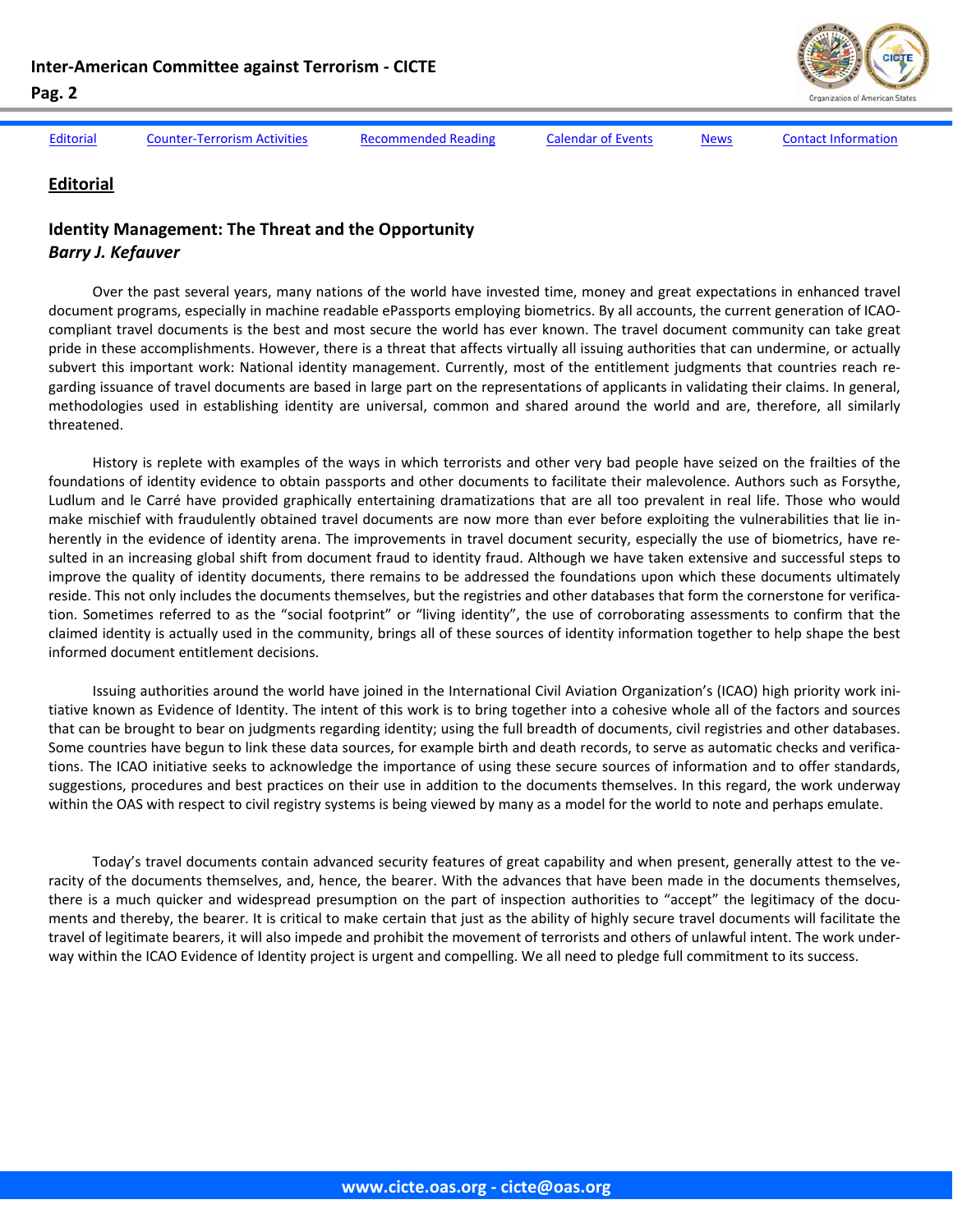<span id="page-2-0"></span>

[Editorial](#page-1-0) Counter-Terrorism Activities [Recommended](#page-4-0) Reading [Calendar](#page-6-0) of Events [News](#page-7-0) Contact [Information](#page-10-0)

#### **Counter‐Terrorism Activities**

#### **Crisis Management Workshop in Ecuador August 23‐26**

The CICTE Secretariat, in collaboration with the United States Transportation Security Administration (TSA), and the Department of Civil Aviation in Ecuador conducted an Aviation Security Crisis Management Workshop for approximately 28 participants. The course was held at the Instituto Aeronáutico from **August 23‐26th, 2010**. The TSA instructors for this course were Mr. Michael Yoka and Ms. Jill Calvo.

This workshop was designed to provide mid-level to senior aviation-management and other government officials with the knowledge and skills needed to develop and implement sound crisis management procedures. Attendees represented a wide-spectrum of professional disciplines within the airport that would have key roles to play in the event of an incident.

The course opened with a brief inaugural ceremony which included remarks from Sr. Fernando Guerrero Lopez, Director General of Civil Aviation; Ambassador Rodrigo Riofrío, Director General for Multilateral Policy and Management of International Organizations in the Ministry of Foreign Affairs and National Point of Contact for CICTE; and Sr. Antonio Aranibar, OAS representative in Ecuador.

For more information: Shevaun Culmer, sculmer@oas.org

#### **OAS/CICTE/CICAD/UNODC Joint Legislative Technical Assistance Mission visits Panama**

August 17‐20, 2010. The Secretariat of the Inter‐American Committee against Terrorism (CICTE) and the Secretariat of the Inter‐American Drug Abuse Control Commission (CICAD) of the Organization of American States (OAS) participated in a joint legislative technical assistance mission to‐ gether with the Terrorism Prevention Branch of the United Nations Office on Drugs and Crime (UNODC) at the invitation of the Panamanian Authori‐ ties.

In coordination with and under the auspices of the Ministry of External Affairs of Panama a specialized "Workshop on the Fight against Terrorism and its Financing: Investigation and Prosecution" took place with the par‐ ticipation of 45 persons, among them: prosecutors, judges, national police officers, bank analysts and financial investigators, border control officials, the office of bank and financial institutions comptroller, and anti money



laundering and terrorism financial private and public officers. The members of the mission gave presentations on the International Legal Framework against terrorism and terrorism financing, including the Inter‐American Convention against Terrorism and the Practi‐ cal Guide on Prevention, Detection and Repression of terrorist financing of CICTE; United Nations Security Council Resolution 1373 and the international legal instruments of the United Nations. In attendance were international experts from Canada, Colombia, the United States, Panama and Peru who presented their experiences in the investigation and prosecution of cases of terrorism and ter‐ rorism financing. These presentations gave way to a broad dialogue among the participants, who also had the opportunity to resolve a case, putting into practice the knowledge acquired during the workshop.

The members of the joint mission held meetings with the National Interagency Commission for drafting legislation reforms on terror‐ ism and its financing from the Executive branch; also met with the Attorney General and members of the National Assembly of Depu‐ ties and members of several Parliamentary Commissions. During these meetings, members recognized the efforts of the national institutions of Panama to comply with its international obligations in the fight against terrorism and terrorist financing, particularly through the legislative reforms initiative that Panama is preparing and soon will be introduced in its National Congress.

For more information: Alejandro Diaz de Leon, adiazdeleon@oas.org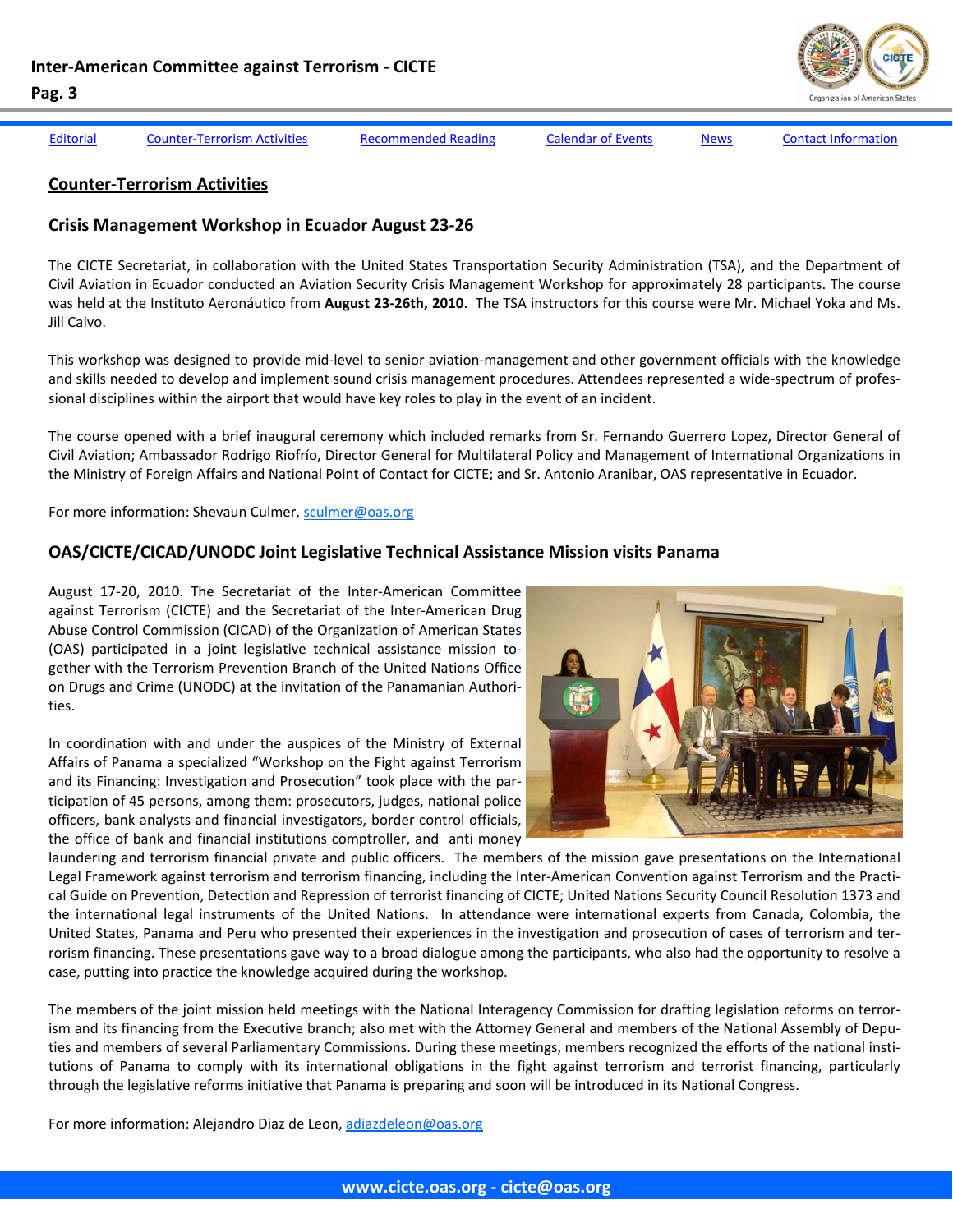[Editorial](#page-1-0) Counter-[Terrorism](#page-2-0) Activities [Recommended](#page-4-0) Reading [Calendar](#page-6-0) of Events [News](#page-7-0) Contact [Information](#page-10-0)

### **Specialized training Workshop in the prevention and fight against terrorism and terrorism Financing – Trini‐ dad and Tobago**

A specialized training for judges, prosecutors, financial intelligence analysts, and law enforcement and criminal justice officials took place in Nassau, Bahamas, on August 24 to 27, 2010. The workshop was jointly organized by the United Nations Office against Drugs and Crime (UNODC) and the CICTE Secretariat, under the auspices of the Ministry of National Security of Trinidad and Tobago.

The workshop gathered around 40 officials from Trinidad and Tobago as well as experts from Canada, the United States, UNODC, CICTE, the Commonwealth Secretariat, CARICOM, as well as private sector officials—BSA Strategies and Western Union. During the workshop participants exchanged experiences and best practices on how to fight against terrorism and terrorism financing from a legal perspective, and following a comprehensive and internationally cooperative approach.

For more information: Ignacio Ibáñez, iibanez@oas.org

### **COUNCIL OF EUROPE NEWS**

#### **Council of Europe Instruments:**

San Marino has joined the Council of Europe Group of States against Corrup‐ tion (GRECO) on 13 August 2010 as its 48th Member State. This accession fur‐ ther strengthens GRECO's role as the reference for anti‐corruption monitoring in Europe: its membership extends to the entire continent, all 47 Member States of the Council of Europe, and beyond to the United States of America. For more information refer to: http://www.coe.int/t/dghl/monitoring/greco/ default\_en.asp.



#### **Council of Europe events and publications:**

The Chamber judgment of the case of Kennedy vs. United Kingdom *(Application no. 26839/05)* and its press release are available in the European

Court of Human Rights' HUDOC database, http://www.echr.coe.int/ECHR/EN/hudoc. This case involves the alleged interception of the applicant's communications in "challengeable circumstance", amounting to a violation of his private life. The applicant drew complaints on Articles 8, 6 § 1 and 13. The Court ruled unanimously that there had been no violations of the said articles. The Chamber judgment will become final unless the parties to the case refer it to the Grand Chamber under the conditions specified in Article 43 of the ECHR.

#### **Upcoming events**

•Seminars on the implementation of habeas corpus in the Uzbekistan's legal system, organised by the Venice Commission in coopera‐ tion with the Research Centre of the Supreme Court of Uzbekistan (Tashkent, 30 August 2010 – 3 September 2010).

•4<sup>th</sup> round on-site evaluation of San Marino by the Committee of Experts on the Evaluation of Anti-Money Laundering Measures and the Financing of Terrorism (MONEYVAL). (6 ‐11 September 2010)

 $\bullet$ 4<sup>th</sup> meeting of the Committee of the Parties of the Council of Europe Convention on Action against Trafficking in Human Beings. (Strasbourg, 13 September 2010)

•33<sup>rd</sup> MONEYVAL Plenary meeting (Strasbourg, 27 September - 1 October 2010)

•59<sup>th</sup> meeting of the Council of Europe's Committee of Experts on the Operation of European Conventions in the Penal Field (PC-OC) (Strasbourg, 3‐5 November 2010)

•11<sup>th</sup> enlarged meeting of the restricted Group of Experts on international co-operation (PC-OC Mod) (Strasbourg, 28-30 September 2010)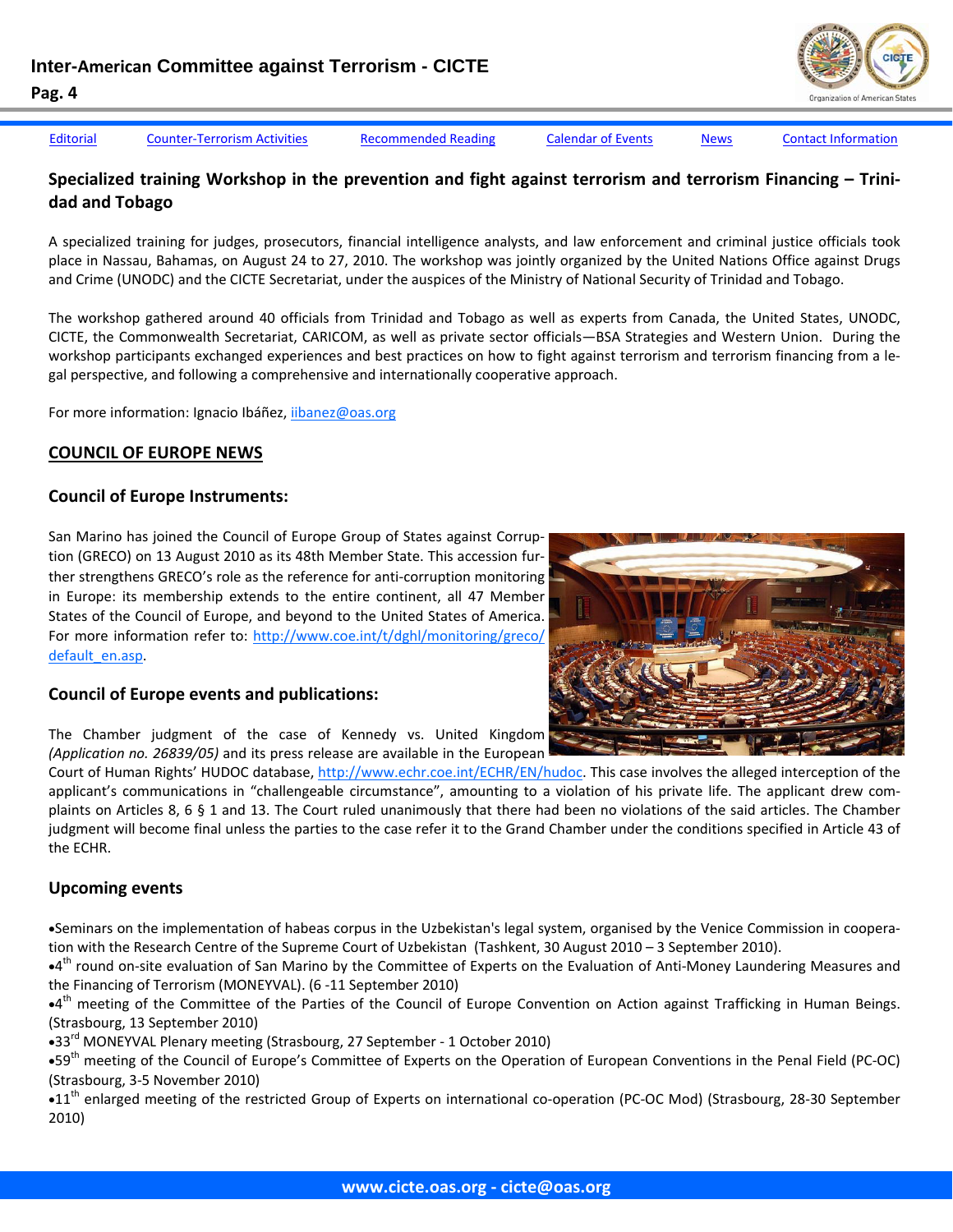<span id="page-4-0"></span>

[Editorial](#page-1-0) Counter-[Terrorism](#page-2-0) Activities Recommended Reading [Calendar](#page-6-0) of Events [News](#page-7-0) Contact [Information](#page-10-0)

# **August Revisions to the Consolidated List of the United Nations Security Council Al‐Qaida and Taliban Sanctions Committee**

An updated August 2010 version of the Consolidated List is accessible in XML, PDF and HTML formats on the Committee's website at the following URL: http://www.un.org/sc/committees/1267/consolist.shtml

#### **Frequently Asked Questions on UNSC Resolution 1540**

Resolution 1540 (2004) is a decision of the Security Council taken under Chapter VII of the United Nations Charter affirming that the proliferation of nuclear, chemical and biological weapons, as well as their means of delivery, constitutes a threat to international peace and security. A list of frequently asked questions (FAQs) can be found on the 1540 Committee's website at the following URL: http://www.un.org/sc/1540/faq.shtml

### **Recommended Reading**

# **Cyberspace: United States Faces Challenges in Addressing Global Cybersecurity and Governance**

The Government Accountability Office of the US issued this report identifying significant entities related to cyber security, their in‐ volvement on the international level, and challenges to US involvement in international cyber security and governance efforts.

For more information click [here.](http://www.gao.gov/Products/GAO-10-606)

#### **Securing the Skies: A Global Push for Aviation Security**

This article by Janet Napolitano, US Secretary for Homeland Security, identifies challenges to interna‐ tional cooperation in aviation security and suggests measures that could strengthen the interna‐ tional aviation security system.

For more information click [here.](http://www.foreignaffairs.com/articles/66505/janet-napolitano/securing-the-skies)

# **Floating Nuclear Reactors Could Fall Prey to Terrorists, Experts Say**

Russia is wrapping up work on the first of a proposed fleet of floating nuclear reactors that would provide electricity to remote areas, but that are also more vulnerable to terrorists and even piracy than traditional power stations, experts say. This article by Martin Matishak is the second in a five‐part Global Security Newswire series on emerging technologies and scientific advances that might pose new proliferation risks.

For more information click [here.](http://gsn.nti.org/gsn/nw_20100806_6549.php)

# **Country Reports on Terrorism 2009**

U.S. law requires the Secretary of State to provide Congress, by April 30 of each year, a full and complete re‐ port on terrorism with regard to those countries and groups meeting criteria set forth in the legislation. This annual report is entitled "Country Reports on Terrorism." Beginning with the report for 2004, it replaced the previously published *"Patterns of Global Terrorism."* 

For more information click [here.](http://www.state.gov/s/ct/rls/crt/2009/index.htm)





**United Nations** 





Published by the Council on Foreign Relations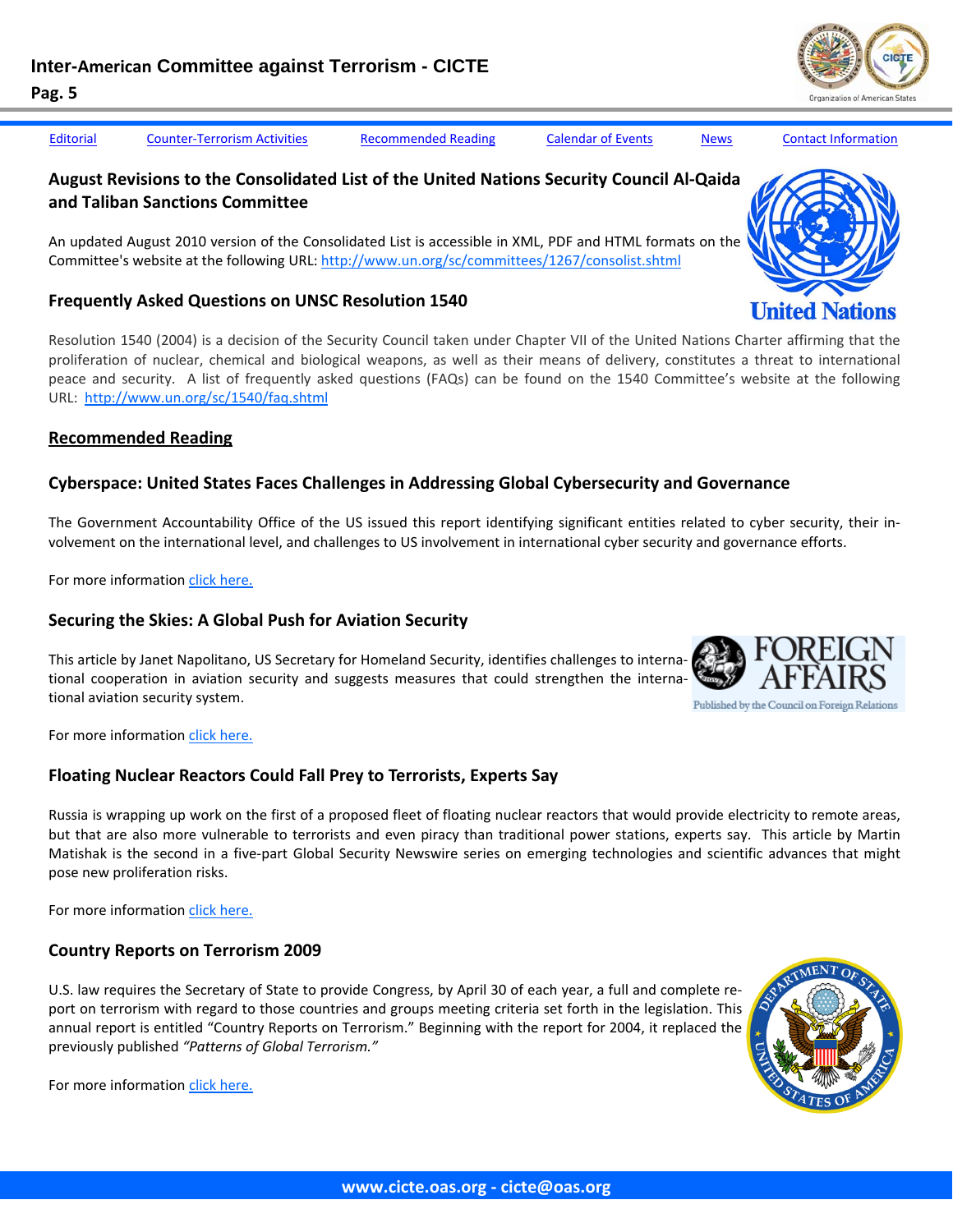[Editorial](#page-1-0) Counter-[Terrorism](#page-2-0) Activities [Recommended](#page-4-0) Reading [Calendar](#page-6-0) of Events [News](#page-7-0) Contact [Information](#page-10-0)

#### **Hammami the Jihadist Pop Star; Bridging Worlds: From Mobile to Mogadishu**

Following the indictment of Hammami as part of a massive FBI US‐Somali terrorism case, this article written by Frank J. Cilluffo and F. Jordan Evert, and published by The George Washington University Homeland Security Policy Institute (HSPI), suggests to that the antidote is to de‐globalize, de‐glamorize, and delegitimize Omar Hammami and similar jihadists.



For more information click [here.](http://www.gwumc.edu/hspi/policy/commentary15_Hammami.pdf)

#### Jose Miguel Insulza: "The issue of the FARC requires the attention of all of the Member States in the Region"



This interview with the Secretary General of the OAS was conducted days after the meeting of the Per‐ manent Council, requested by Colombia in order to denounce Venezuela. Jose Miguel Insulza hopes that the internal crisis that Colombia is living, generated by the actions of the Revolutionary Armed Forces of Colombia, comes to a political solution, which will only be possible with the participation of other countries in the region.

For more information click [here.](http://www.eluniverso.com/2010/08/08/1/1355/jose-miguel-insulza-el-tema-farc-necesita-todos-paises-miembros-region.html?p=1354&m=27)

#### **Iran's new deceptions at sea must be punished**

In recent weeks, the UN, the US, the EU and other partners have announced new sanctions to hold Iran accountable for conduct surrounding its nuclear and ballistic missile programs. These actions have significantly expanded and deepened existing sanctions, and seek to combat Iranian efforts to evade increasingly stringent global restrictions. This article was written by Stuart Levey, US Treasury undersecretary for terrorism and financial intelligence.

For more information click [here.](http://www.ft.com/cms/s/0/d09260fc-a89c-11df-86dd-00144feabdc0.html)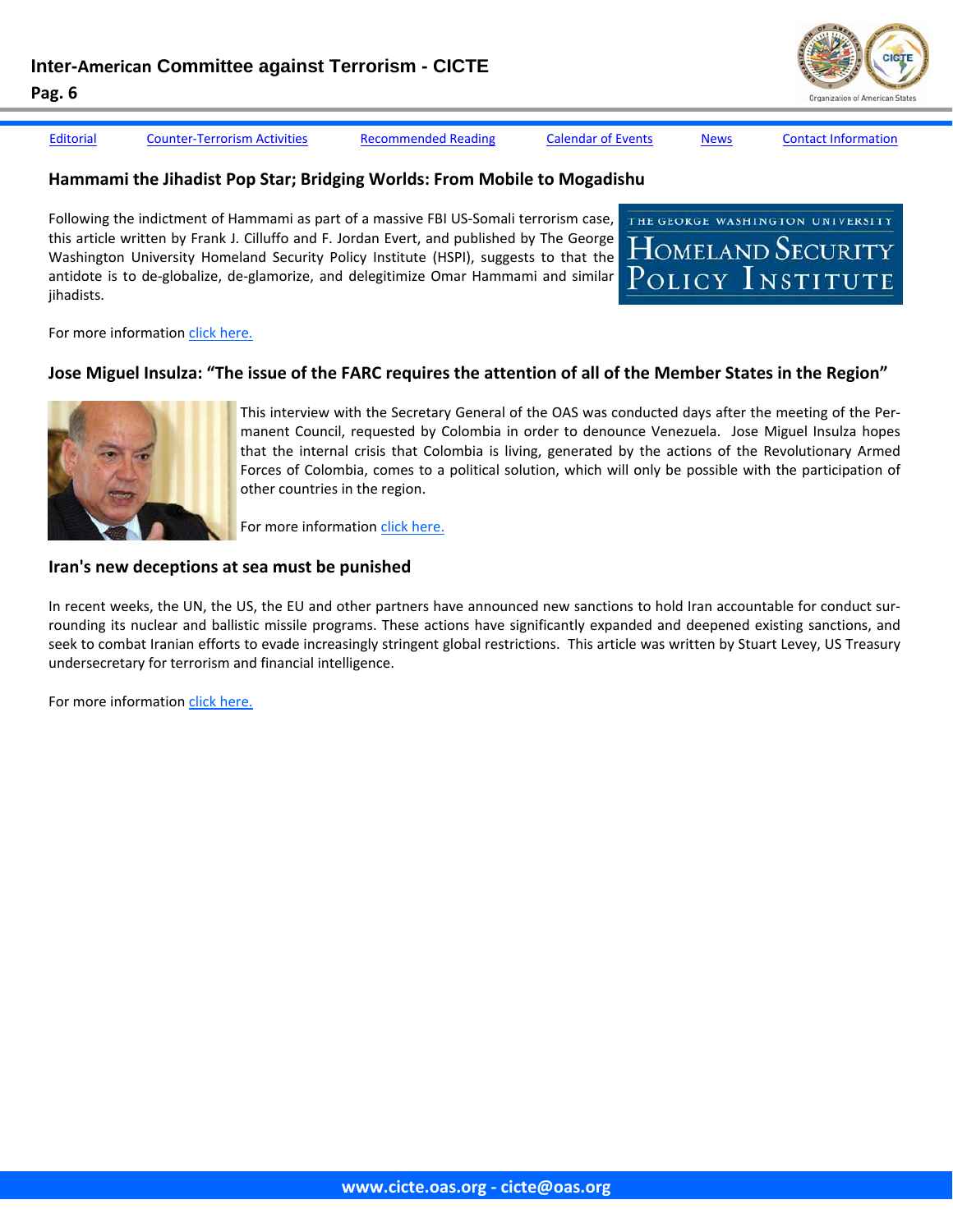

<span id="page-6-0"></span>

[Editorial](#page-1-0) Counter-[Terrorism](#page-2-0) Activities [Recommended](#page-4-0) Reading Calendar of Events [News](#page-7-0) Contact [Information](#page-10-0)

# **Recent Events**

| <b>Month</b>  | Days        | Event                                                                                                      | <b>Venue</b>               |
|---------------|-------------|------------------------------------------------------------------------------------------------------------|----------------------------|
| <b>August</b> | 16-25, 2010 | Aviation Security "Train the Trainer" and "Excellence in Screening<br><b>Techniques" National Training</b> | Nassau, Bahamas            |
|               | 17-20, 2010 | Legislative and Counter-Terrorism Financing Workshop                                                       | Panama City, Panama        |
|               | 23-26, 2010 | Bio-terrorism project, post evaluation                                                                     | Mexico D.F, Mexico         |
|               | 23-27, 2010 | <b>Aviation Security Crisis Management National Training</b>                                               | Quito, Ecuador             |
|               | 24-27, 2010 | Legislative Assistance and Terrorism Financing Specialized Training                                        | <b>Trinidad and Tobago</b> |

# **Upcoming Events**

| Month                                                                                      | Days            | Event                                                                                                                                                | Venue                        |  |
|--------------------------------------------------------------------------------------------|-----------------|------------------------------------------------------------------------------------------------------------------------------------------------------|------------------------------|--|
| <b>September</b>                                                                           | $1-2, 2010$     | Prep Meeting, Crisis Management Excercises                                                                                                           | Rio, Brazil                  |  |
|                                                                                            | 7-11, 2010      | <b>ICAO National Inspectors Course</b>                                                                                                               | <b>Trinidad and Tobago</b>   |  |
|                                                                                            | 27-29, 2010     | LATF - Specialized training in Terrorism Financing                                                                                                   | Lima, Peru                   |  |
|                                                                                            | 7-10, 2010      | Mexico Stakeholder meetings - Tourism Security                                                                                                       | Los Cabos, Mexico            |  |
|                                                                                            | 7-15, 2010      | ICAO National Inspectors Course                                                                                                                      | <b>Trinidad and Tobago</b>   |  |
|                                                                                            | 13-17, 2010     | ICAO Cargo and Mail Training                                                                                                                         | Quito, Ecuador               |  |
|                                                                                            | 16-18, 2010     | Seminar of European Union Parliamentarians (Ignacio)                                                                                                 | Budapest, Hungary            |  |
|                                                                                            | 27 Sept - 1 Oct | Training Course on Tourism Security                                                                                                                  | Los Cabos, Mexico            |  |
| <b>October</b>                                                                             | $4 - 8, 2010$   | Advanced Incident Handling Cyber Security Training Course                                                                                            | Washington DC, USA           |  |
|                                                                                            | $10 - 13, 2010$ | Workshop on the use of Internet for Terrorist Purposes. Organized<br>by UNODC with the participation of the General Secretariat of the<br><b>OAS</b> | Cartagena, Colombia          |  |
|                                                                                            | 18-26, 2010     | Scholarships for ICAO National Inspectors Course                                                                                                     | Buenos Aires, Argen-<br>tina |  |
|                                                                                            | 19-22, 2010     | Sub-regional workshop on cross border cooperation (UNODC and<br>CICTE)                                                                               | Argentina (TBC)              |  |
|                                                                                            | <b>TBC</b>      | Cyber Security Technical Assistance Mission                                                                                                          | Georgetown, Guyana           |  |
| <b>November</b>                                                                            | $8 - 12, 2010$  | Scholarships for ICAO Quality Control Course                                                                                                         | Maryland, USA                |  |
|                                                                                            | $8 - 12, 2010$  | <b>Aviation Security Crisis Management National Training</b>                                                                                         | Bogotá, Colombia             |  |
|                                                                                            | 15 - 17, 2010   | Best Practices Cyber Security Workshop                                                                                                               | Montevideo, Uruguay          |  |
|                                                                                            | <b>TBC</b>      | Cyber Security Technical Visit for Colombia                                                                                                          | Washington DC, USA           |  |
| *NOTE: Only events that have been formally accepted by host countries appear on this list. |                 |                                                                                                                                                      |                              |  |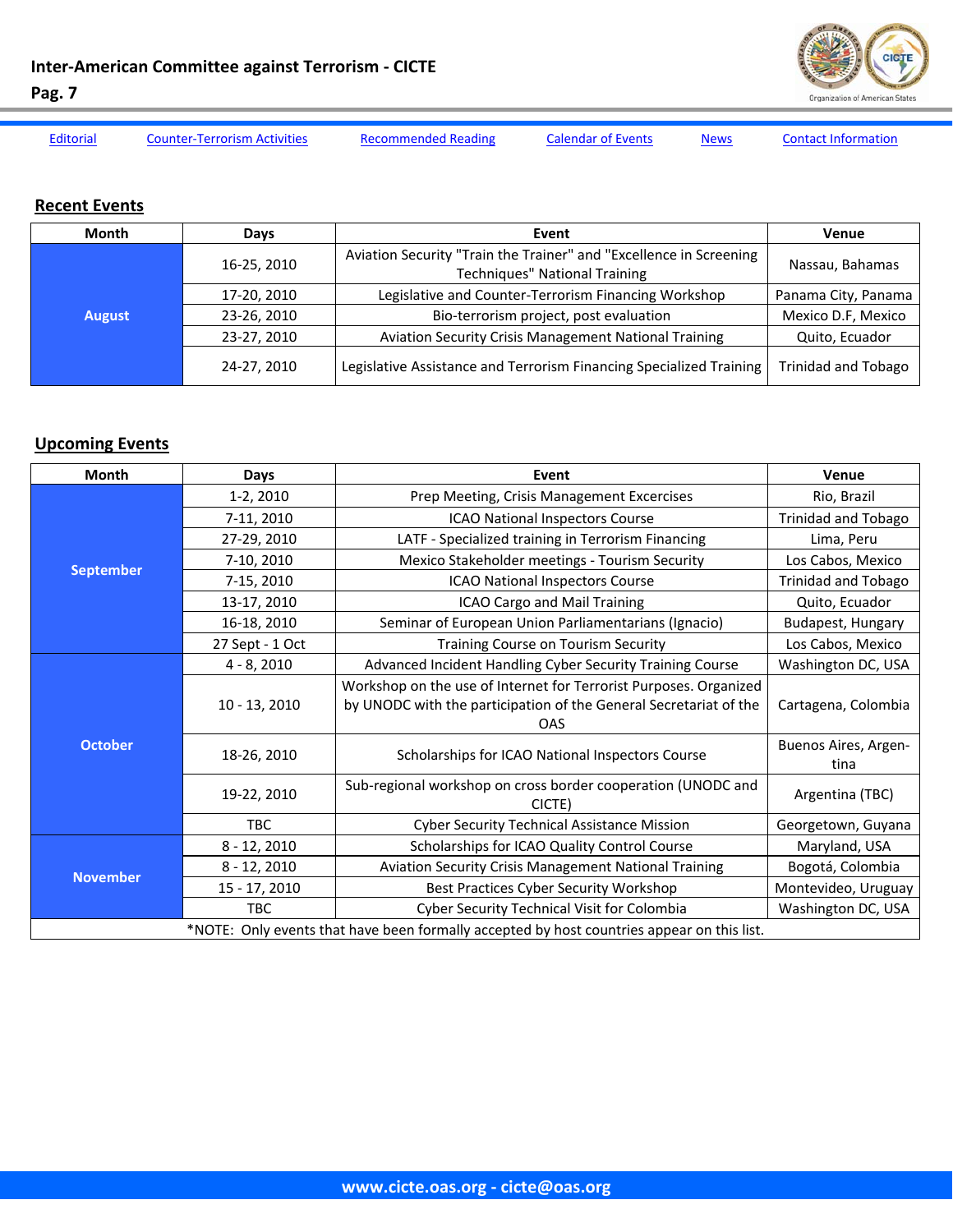**"No exceptions" for veil at airports, Baird says**

Montreal, for the first time last night on CTV news.

not asked to show their faces.

<span id="page-7-0"></span>**Pag. 8** 

**News**

[Editorial](#page-1-0) Counter-[Terrorism](#page-2-0) Activities [Recommended](#page-4-0) Reading [Calendar](#page-6-0) of Events News Contact [Information](#page-10-0)

The Security Council in 2008 asked the committee monitoring sanctions to review the 142 Taliban and 346 al‐Qaida

### **Kadir, Defreitas face life in prison after JFK plot conviction**

Former PNCR parliamentarian Abdul Kadir and Guyanese-born Russell Defreitas now face the prospect of life imprisonment after a federal jury in Brooklyn, New York yesterday convicted them of planning to blow up the John F. Kennedy International Airport. After deliberating for five days in a trial before Judge Dora L. Irizarry, the jury delivered the guilty verdict to the two men who showed no emotion as the decision was read, a report from the New York Times said. According to the report, Kadir and Defreitas were convicted on five counts of conspiring to commit acts of terrorism. Defreitas was also convicted of surveillance of an airport while Kadir

face. This is Canada. We're an open society. It's part of our Canadian values and principles". For more information click [here.](http://www.theglobeandmail.com/news/politics/ottawa-notebook/no-exceptions-for-veil-at-airports-baird-says/article1660127/)

was acquitted of this charge. The men are scheduled to be sentenced on December 15, but according to the New York Times, the lawyers for the two men have indicated they will appeal the decision. For more information click [here.](http://www.stabroeknews.com/2010/stories/08/03/kadir-defreitas-face-life-in-prison-after-jfk-plot-conviction/)

# **Cyber‐Security in US Congress**

Security experts have been warning for years about how talented hackers could bring down America's banking system or electricity grid. But the threat has not been a high‐priority issue on Capitol Hill. The only cyber‐security legislation that got any attention last year was a bill to try to delineate the government's power in the event of a cyber-attack. Critics said it would give the president power to take over the internet in an emergency and the bill ended up going nowhere.

This year things started to change. When Google announced in January that Chinese hackers had infiltrated the company's network, showing how vulnerable even the biggest companies were to attack, it shocked many in Congress and underscored the complications involved in any government-sponsored cyber-security effort. About 90% of the most important digital-information and communications networks are in the hands of private firms, at Google, in power plants and elsewhere. Policymakers claim and some in industry bluntly admit that defences against cyber-attacks often take a backseat to profit. This, despite estimates that cyber-crime costs businesses \$1 trillion or more each year. For more information click [here.](http://www.economist.com/blogs/democracyinamerica/2010/08/cyber-security)

# **UN reviews 488 al‐Qaida, Taliban names on sanctions blacklist and removes 45**

members on the list at that time. Austria's U.N. Ambassador Thomas Mayr-Harting said the committee, which conducted the review, took 10 individuals off the Taliban list and 35 individuals and entities off the al‐Qaida list. They included companies based in the United States, Germany, Austria, Yemen, Qatar, Switzerland, Sweden, the Baha‐ mas and Liechtenstein. Eight of the individuals removed from the list had died. The committee's decisions on delisting are based on four principles: the person has renounced violence, laid down arms, broken all links with the extremist group and accepted the Afghan Constitution, Mayr-Harting said. For more information click [here.](http://www.newser.com/article/d9hbjh602/un-reviews-488-al-qaida-taliban-names-on-sanctions-blacklist-and-removes-45.html)



delittiin

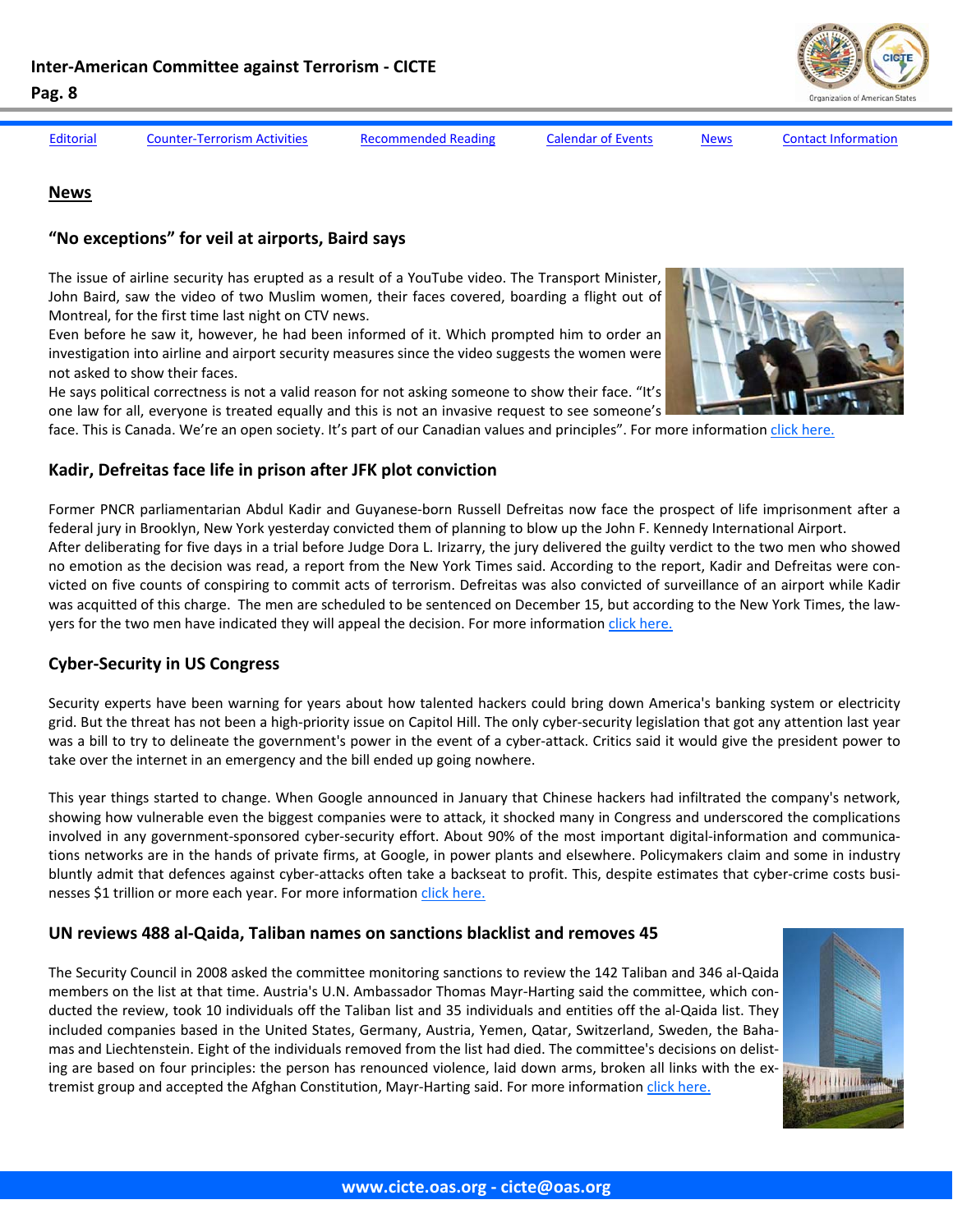[Editorial](#page-1-0) Counter-[Terrorism](#page-2-0) Activities [Recommended](#page-4-0) Reading [Calendar](#page-6-0) of Events [News](#page-7-0) Contact [Information](#page-10-0)

#### **US DHS quietly dispatching teams to test cyber security at power plants**

The Department of Homeland Security (DHS) of the United States is quietly creating specialized teams of experts to test industrial con‐ trol systems at U.S power plants for cyber security weaknesses.

According to an Associate Press report on August  $4<sup>th</sup>$ , DHS has so far created four teams to conduct such assessments, according to Sean McGurk, director of control system security. McGurk told the news service that 10 teams are expected to be in the field next year as the program's annual budget grows from \$10 million to \$15 million.

She said the special teams are part of an Industrial Control Systems Computer Emergency Response Team (ICS CERT) that DHS has been building over the past year in response to worldwide cyber security threats against industry control systems.

For more information click [here.](http://www.computerworld.com/s/article/9180152/DHS_quietly_dispatching_teams_to_test_power_plant_cybersecurity?taxonomyId=82)

#### **WMD Terrorism Remains Grave Threat, U.S. Says**

The possibility that a terrorist organization might launch a WMD attack remains one of the "gravest threats" to the security of the United States and its allies, the U.S. State Department said on August 5 in its annual terrorism report.

The "Country Reports on Terrorism 2009" addressed the threat of terrorism involving chemical, biological, radiological, and nuclear weapons and Washington's response to those dangers. The State Department noted that al‐Qaeda and other extremist groups have expressed interest in acquiring nuclear weapons. For more information click [here.](http://gsn.nti.org/gsn/nw_20100806_6521.php)



#### **UAE: Japanese tanker attacked in Persian Gulf**

The United Arab Emirates said on August 6<sup>th</sup> that a Japanese oil tanker was hit by an explosives-laden dinghy in the Persian Gulf in what would be the first attack in the strategic waterway where millions of barrels of oil are transported each day.

The report — which came days after an al-Qaida-linked group claimed responsibility for attacking the vessel — raised fears about the vulnerability of the Strait of Hormuz, a vital shipping lane for many petroleum exporting countries.

It was the latest in what has been a series of conflicting accounts of what happened to the M. Star supertanker, which was damaged as it entered the Strait of Hormuz, a transit point for about 40 percent of oil shipped by tankers worldwide.

For more information click [here.](http://www.google.com/hostednews/ap/article/ALeqM5ijprLX5wJOPvJeITBt9isdD-Ml6wD9HE6LDG1)

#### **U.S. Indicts 14 Accused of Supporting Terrorist Group in Somalia**

The US Justice Department on August  $5<sup>th</sup>$  announced the indictment of 14 people — many of them United States citizens — accused of funneling "money, personnel and services" to the Shabab, the Islamist terrorist group fighting an insurgency in Somalia.

The newly unsealed indictments included charges against two women arrested on August 5<sup>th</sup> in Rochester, Minn., who are accused of raising money and sending it to the Shabab, as well as charges against Omar Hammami, an Alabama man who has appeared in videos promoting the group and is believed to have become a crucial Shabab figure. For more information click [here.](http://www.nytimes.com/2010/08/06/us/06terror.html?_r=1&src=mv)

#### **Santos Says Colombia Car Bomb Was 'Terrorist Act'**

Colombian President Juan Manual Santos said a blast from a car bomb that shook the capital the morning of August 12 was a "terrorist act" that "won't intimidate" the nation.

The pre-dawn explosion occurred in Bogota at the intersection of 67th Street and 7th Avenue, in front of the studios of Caracol Radio and five blocks from the city's financial district and the stock exchange. No fatalities were reported.

The blast injured as many as nine people, Hector Zambrano, Bogota's health secretary, said in com‐ ments broadcast by Caracol television. For more information click [here.](http://www.businessweek.com/news/2010-08-12/santos-says-colombia-car-bomb-was-terrorist-act-.html)

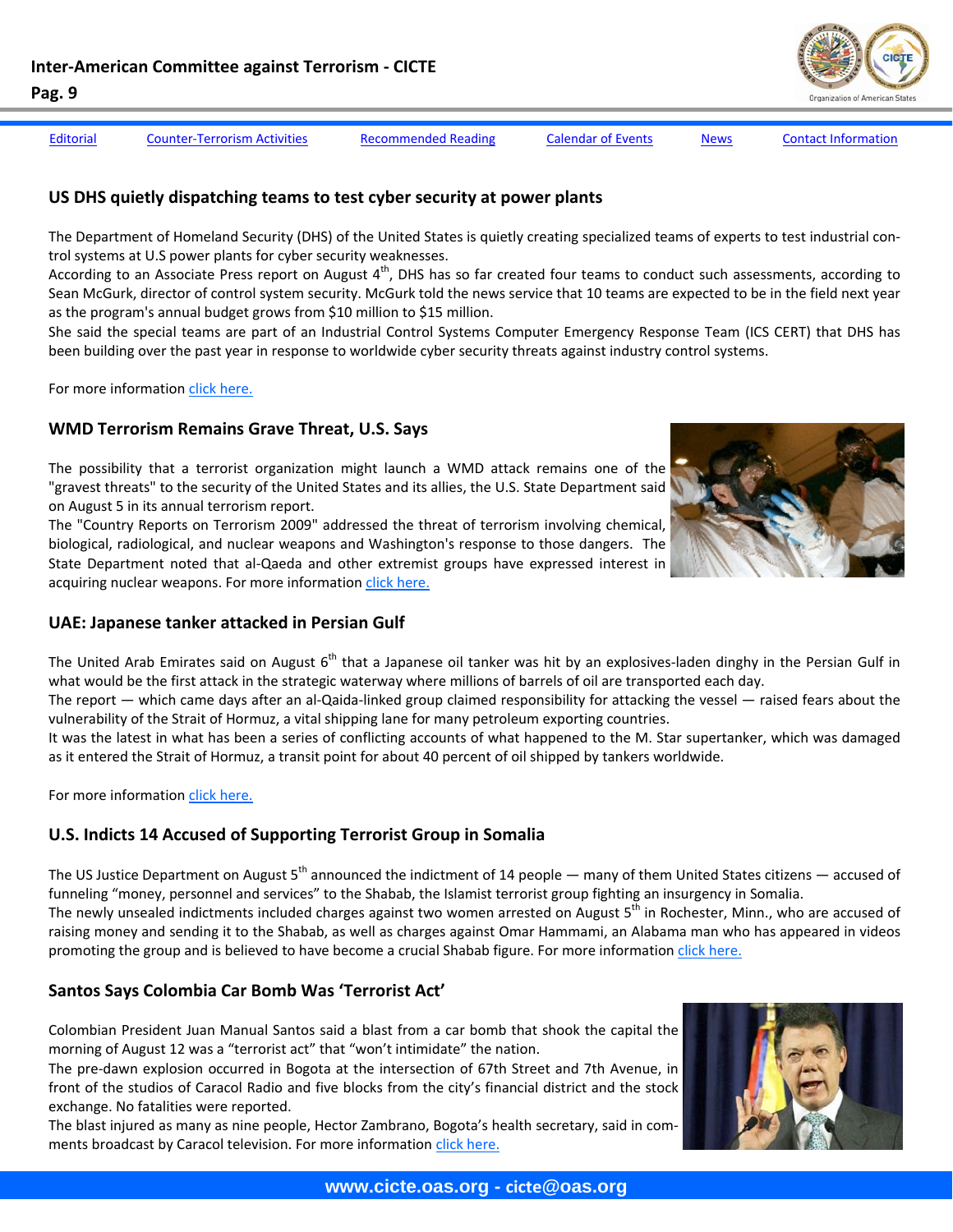

[Editorial](#page-1-0) Counter-[Terrorism](#page-2-0) Activities [Recommended](#page-4-0) Reading [Calendar](#page-6-0) of Events [News](#page-7-0) Contact [Information](#page-10-0)

#### **Hunting Alfonso Cano, Getting Closer?**

"To the illegal armed forces that call upon political reasons and that once again talk of dialogue and negotiation, let me tell you that my government is open to the possibility of any kind of dialogue towards the elimination of violence, and the construction of a much more prosperous, equal and just society. (…) We will continue fighting all violent people, without exception, with everything we have. And you, the one's who are listening; you know how effective we are!"

These were the words of the President of Colombia, Juan Manuel Santos, during his inaugural speech in a clear and direct message to the FARC, the Colombian guerrilla group. Santos knows that he has the upper hand. Not only because he knows them and knows that militarily the FARC are weakened, but also because, according to the Military Forces, they are very close to finding Cano. For more information click [here.](http://www.semana.com/noticias-nacion/caza-alfonso-cano-cada-vez-cerca/142862.aspx)

#### **18‐nation military maneuvers focus on Panama Canal security**

Military commanders and troops from 18 countries including the United States mounted extensive naval exercises focused on defending the Panama Canal against terrorist activity that could threaten maritime traffic.

Officials said the PANAMAX 2010 exercises will be a precursor to enhanced regional cooperation involving intelligence and ground, naval, air and special forces.

The units taking part will explore their ability to respond to a range of potential threats to the Panama Canal region, including terrorist action, a major humanitarian crisis or natural disaster. PANAMAX 2010, in the waters off the coasts of Panama, will wind down Aug. 27.

Backed by the government of Panama and the U.S. Southern Command, the event is rated as one of the largest multinational maritime training exercises in the world. Participants aside from host Panama and the U.S. Southern Command include Argentina,

Belize, Brazil, Canada, Chile, Colombia, Dominican Republic, Ecuador, El Salvador, Guatemala, Honduras, Mexico, Nicaragua, Paraguay, Peru and Uruguay. For more information click [here.](http://www.upi.com/Business_News/Security-Industry/2010/08/18/18-nation-military-maneuvers-focus-on-Panama-Canal-security/UPI-45921282166076/)

### **President of Chile agreed with his Colombian counterpart on cutting the ties between Mapuches and the FARC**

"I spoke with President Santos about the ties between Chileans and the FARC and we agreed to cooperate to end these links," Sebas‐ tian Piñera said.

The Public Minister is trying to find the connection between the Colombian guerrillas and some mapuches involved in violent acts in Chile, during events related to the reclamation of lands under the control of indigenous communities. For more information click [here.](http://www.eltiempo.com/colombia/politica/presidentes-de-chile-y-colombia-acuerdan-acabar-vinculos-entre-mapuches-y-las-farc_7866585-1)

#### **Minister of Defense of Venezuela affirms that the border has been reinforced**

According to the Minister of Popular Power for Defense, general in Chief Carlos José Figueroa, "during recent years" the National Boli‐ varian Armed forces (FANB) "has strengthened, in every aspect, border security."

The minister also stated that they "have never had as much presence as they have now." Although he did not dismiss the possibility of illegal groups entering Venezuelan territory, he explained that neither the FANB "nor the Venezuelan government has any relation with these groups". For more information click [here.](http://politica.eluniversal.com/2010/08/16/pol_art_ministro-de-defensa_2007516.shtml)

#### **Thailand to extradite Viktor Bout, the "Merchant of Death," to the US**

The Russian citizen Viktor Bout, 43, best known as the "merchant of death," was detained in March, 2008 on the  $27<sup>th</sup>$  floor of a luxury hotel in Bangkok, Thailand, during an operation involving US agents posing as members of the FARC, who supposedly wanted to buy weapons. After two years of diplomatic pressures, Washington finally obtained his extradition, provoking negative reactions from the Kremlin. For more information click [here.](http://www.eltiempo.com/mundo/otrasregiones/tailandia-extraditara-a-estados-unidos-al-mercader-de-la-muerte_7872145-1)